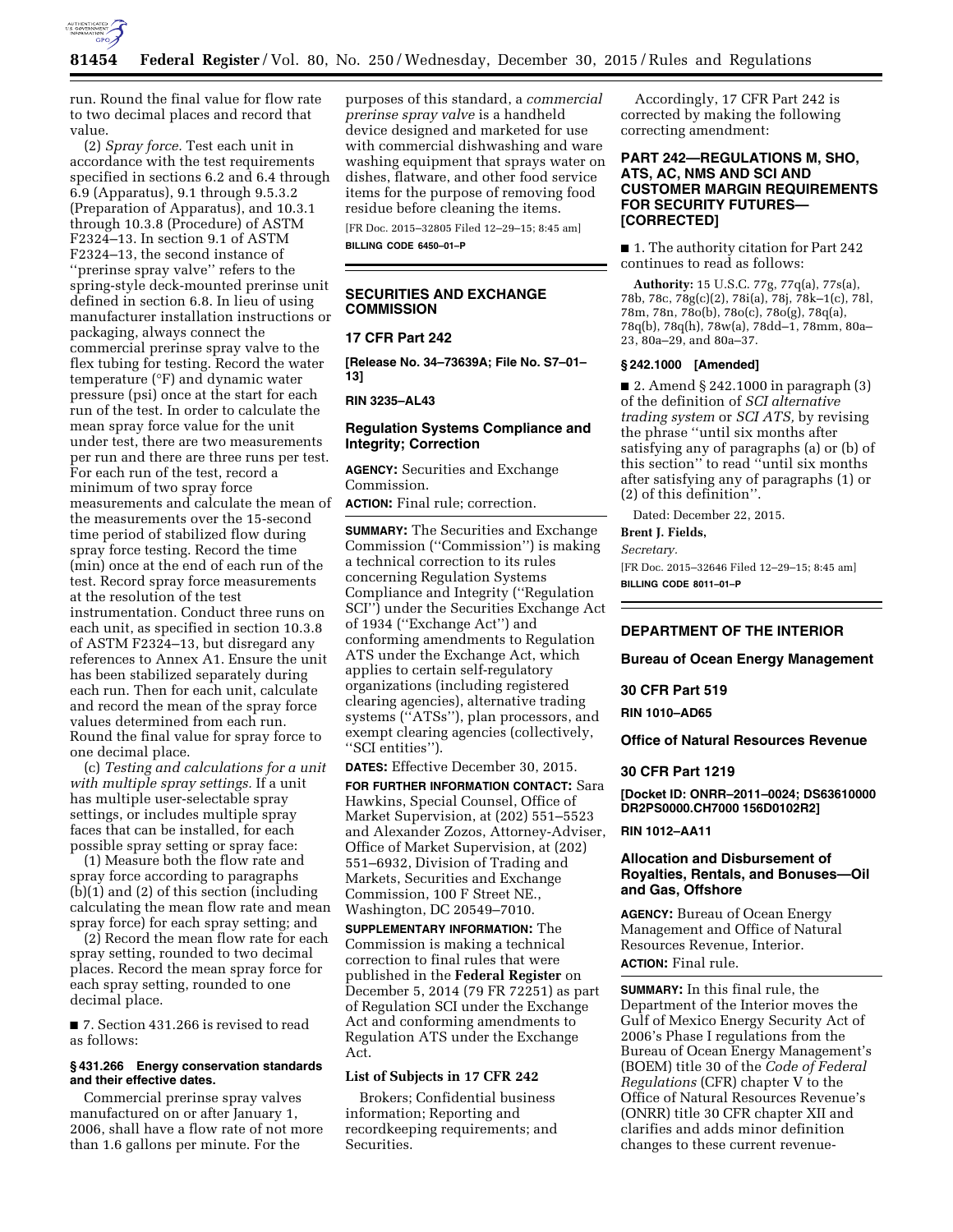sharing regulations. Additionally, ONRR amends these regulations concerning the distribution and disbursement of qualified revenues from certain leases on the Gulf of Mexico's Outer Continental Shelf, under the provisions of the Gulf of Mexico Energy Security Act of 2006. These regulations set forth formulas and methodologies for calculating and allocating revenues to the States of Alabama, Louisiana, Mississippi, and Texas; their eligible coastal political subdivisions; the Land and Water Conservation Fund; and the United States Treasury.

**DATES:** *Effective:* January 29, 2016. **FOR FURTHER INFORMATION CONTACT:** For questions, contact Karen Osborne, Supervisory Management & Program Analyst, Office of the Deputy Director, ONRR, at *[karen.osborne@onrr.gov.](mailto:karen.osborne@onrr.gov)*  **SUPPLEMENTARY INFORMATION:** 

### **I. Background**

President George W. Bush signed the Gulf of Mexico Energy Security Act of 2006 (GOMESA or Act) into law on December 20, 2006 (Pub. L. 109–432, 120 Stat. 2922; 43 U.S.C. 1331 note), as part of H.R. 6111, The Tax Relief and Health Care Act of 2006. With regard to the Gulf of Mexico (GOM) Outer Continental Shelf (OCS) provisions (Division C, Title 1, 120 Stat. 3000), GOMESA:

• Provided for sharing of leasing revenues with Gulf producing States, coastal political subdivisions (CPSs) within those States, and the Land and Water Conservation Fund (LWCF), for coastal protection, conservation, and restoration projects.

• Lifted the congressional moratorium on oil and gas leasing and development in a portion of the Eastern and Central GOM.

• Mandated lease sales for 8.3 million acres in the Eastern and Central GOM, including 5.8 million acres in the Central GOM previously under Congressional moratoria.

• Barred, until June 30, 2022, oil and gas leasing within 125 miles of the Florida coastline in the Eastern Planning Area, and 100 miles of the Florida coastline in the Central Planning Area, as well as in all areas in the GOM east of the Military Mission Line (86°41′ W. longitude).

• Established a process for lessees to exchange with the Federal Government certain existing leases in moratorium areas for bonus or royalty credits to use on other GOM leases.

This final rule sets forth the Department of the Interior's (DOI, hereafter ''We'') plan to implement the second phase of GOMESA revenue

sharing in fiscal year 2017 and beyond. In addition, we add several clarifications and conforming modifications to the GOMESA Phase I revenue-sharing regulations, currently available in BOEM's regulations at part 519, subpart D, of 30 CFR chapter V. We add these changes to differentiate between the two GOMESA revenuesharing phases. We also move the Phase I regulations from 30 CFR chapter V, part 519, subpart D, to ONRR's regulations at 30 CFR chapter XII.

We published a final rule (73 FR 78622, December 23, 2008) in the **Federal Register** on the allocation and disbursement of qualified revenues from two designated areas in the Gulf of Mexico, known as the 181 Area in the Eastern Planning Area and the 181 South Area. That final rule addressed such allocation and disbursement for each of fiscal years 2007 through 2016, to which we refer as ''GOMESA Phase I'' revenue sharing. You can find depictions of the 181 Area and the 181 South Area on the map available at *[www.boem.gov/Map-Gallery.](http://www.boem.gov/Map-Gallery)* The majority of this new final rule covers revenue sharing from the 181 Area, the 181 South Area, and the 2002–2007 Planning Area subject to GOMESA—for fiscal year 2017 and thereafter—to which we refer as ''GOMESA Phase II'' revenue sharing. To avoid confusion between the two GOMESA revenuesharing phases, we are adding a new subpart E in the regulations for GOMESA Phase II. The differences between GOMESA Phase I and Phase II include the calculation methodology, revenue-sharing areas, and the imposition of a cap on shared revenues in Phase II. Moving the GOMESA Phase I regulations to 30 CFR chapter XII and modifying the definitions does not change the existing revenue-sharing methodology applicable to GOMESA Phase I.

We have drawn on the experience that we gained during the first few years of GOMESA Phase I revenue sharing, along with comments and questions that we received, to refine the definitions. We have worked to eliminate any uncertainty, consistent with the Secretary's authority under GOMESA.

For each of the fiscal years 2017 and thereafter, GOMESA directs the Secretary of the Interior to deposit 50 percent of qualified OCS revenues (Phase II) that we receive on or after October 1, 2016, from certain OCS oil and gas leases in the 181 Area, the 181 South Area, and the 2002–2007 Planning Area, into a special account in the U.S. Treasury. From that account, we distribute 25 percent of the qualified revenues to the LWCF and distribute the remaining 75 percent to the States of Alabama, Louisiana, Mississippi, and Texas (which we collectively identify as the ''Gulf producing States'') and their eligible CPSs. Under GOMESA Phase II, we share the revenues from leases that the Department issued on or after December 20, 2006, in the 181 Area, the 181 South Area, and the 2002–2007 Planning Area. You can find the definition of these Phase II revenuesharing areas in Section 102 of GOMESA, and you can also locate them on the map available at *[www.boem.gov/](http://www.boem.gov/Map-Gallery)  [Map-Gallery.](http://www.boem.gov/Map-Gallery)* 

We allocate the GOMESA Phase II qualified OCS revenues among the Gulf producing States based upon proportional inverse distance calculations from applicable leased tracts (Phase II) in the 181 Area and the 181 South Area, as well as historical lease sites in the 2002–2007 Planning Area, in accordance with GOMESA. The result of this inverse distance calculation is that States closest to the most applicable leased tracts (Phase II)—as well as historical lease sites will receive the greatest share of revenues. In determining each individual Gulf producing State's share of the GOMESA Phase II qualified OCS revenues, GOMESA provides that no State receives less than 10 percent of the revenues that we disburse to the Gulf producing States, regardless of the amount that the application of the proportional inverse distance formula establishes. Additionally, the shared revenues from certain GOMESA Phase II areas are subject to a cap of \$500 million for each of fiscal years 2016 through 2055.

The CPSs located in the States' coastal zone and within 200 nautical miles of the geographic center of any OCS leased tract receive 20 percent of the qualified OCS revenues (Phase II) that GOMESA allocates to the State. We allocate revenues to the CPSs based upon their in-State relative population, coastline length, and proportional inverse distance from applicable leased tracts (Phase II) in the 181 Area and historical lease sites in the 2002–2007 Planning Area.

There are a few substantive differences between GOMESA Phase I and Phase II revenue sharing. First, the GOM acreage and resulting qualified revenues will be greater in GOMESA Phase II because Phase II acreage consists of the entire 181 Area, the 181 South Area, and the 2002–2007 Planning Area, whereas Phase I acreage consists of only the 181 Area in the Eastern Planning Area and the 181 South Area. Second, GOMESA Phase II requires that the proportional inverse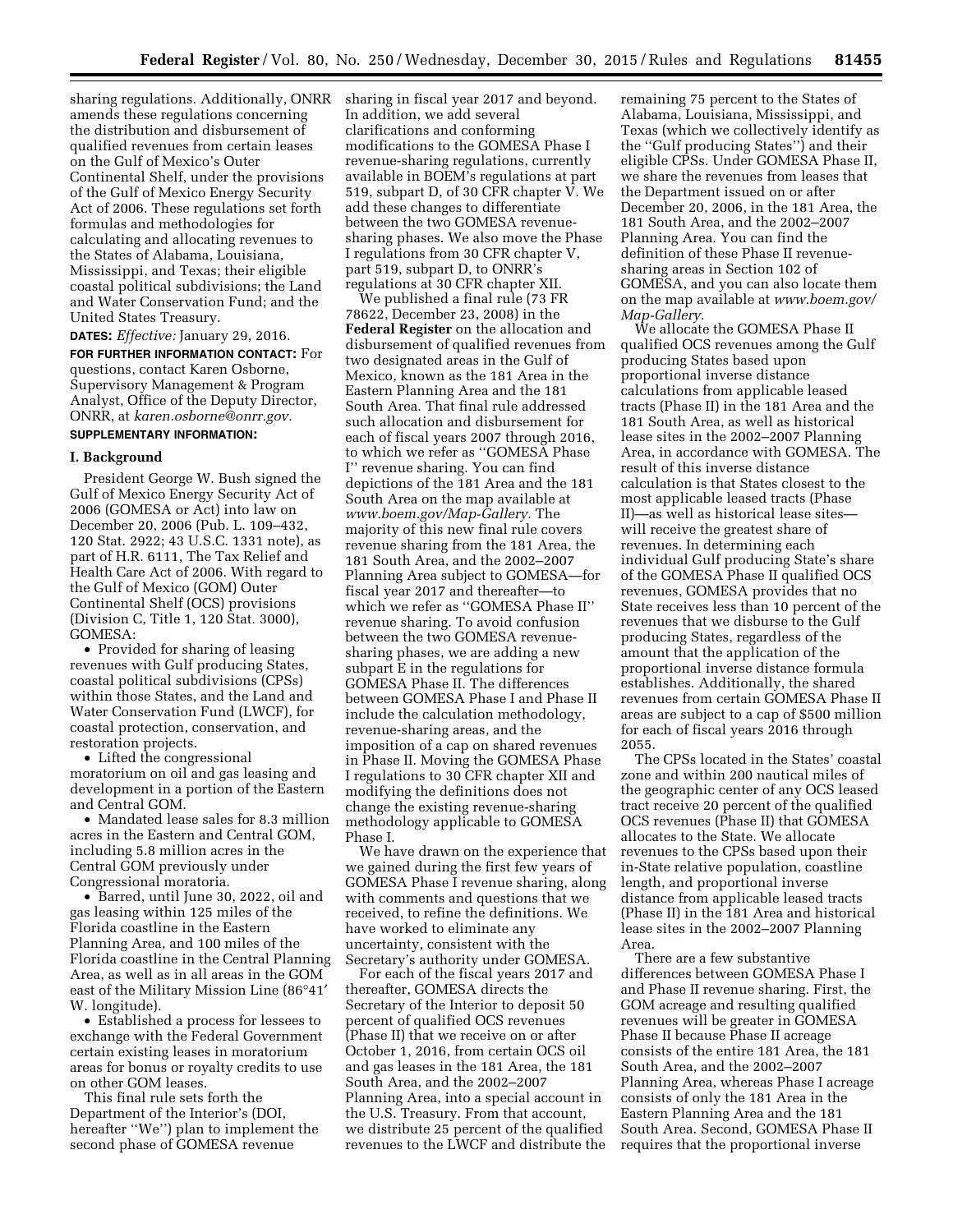distance calculations be from both applicable leased tracts in the 181 Area and the 181 South Area and historical lease sites in the 2002–2007 Planning Area, rather than only from applicable leased tracts. Additionally, under GOMESA Phase II, we must update the group of historical lease sites in the 2002–2007 Planning Area once every five years. The result of the five-year periods between updates is that each Gulf producing State's subset of inverse distances to historical lease sites remains static for five years following each update. Third, GOMESA Phase I ends with the disbursement of fiscal year 2016 qualified OCS revenues. GOMESA Phase II begins with the disbursement of fiscal year 2017 qualified OCS revenues. Fourth, for Phase II, GOMESA directs a \$500 million annual cap on the majority of shared revenues, which equates to a \$375 million annual cap among the four Gulf producing States and their eligible CPSs, and a \$125 million annual cap to the LWCF for each of fiscal years 2016 through 2055.

# *Revenues Shared Under GOMESA Phase II*

Qualified OCS revenues under GOMESA Phase II are revenues from leases that the Department issued after the passage of GOMESA (December 20, 2006) in the 181 Area, the 181 South Area, and the 2002–2007 Planning Area, as GOMESA delineates.

# *Excluded Acreage*

Selected acreage in the De Soto Canyon Protraction Area does not fall within the 181 Area, the 181 South Area, or the 2002–2007 Planning Area, as defined by GOMESA. You can locate the 21 blocks in the De Soto Canyon Protraction area bordering the Eastern Planning Area and not covered under GOMESA on the ''Call for Information and Nominations Map, Central Planning Area Lease Sale 213,'' available at *[www.boem.gov/Oil-and-Gas-Energy-](http://www.boem.gov/Oil-and-Gas-Energy-Program/Leasing/Regional-Leasing/Gulf-of-Mexico-Region/Lease-Sales/213/index.aspx)[Program/Leasing/Regional-Leasing/](http://www.boem.gov/Oil-and-Gas-Energy-Program/Leasing/Regional-Leasing/Gulf-of-Mexico-Region/Lease-Sales/213/index.aspx) [Gulf-of-Mexico-Region/Lease-Sales/213/](http://www.boem.gov/Oil-and-Gas-Energy-Program/Leasing/Regional-Leasing/Gulf-of-Mexico-Region/Lease-Sales/213/index.aspx) [index.aspx.](http://www.boem.gov/Oil-and-Gas-Energy-Program/Leasing/Regional-Leasing/Gulf-of-Mexico-Region/Lease-Sales/213/index.aspx)* 

## **II. Comments on the Proposed Amendments**

ONRR and BOEM published the proposed rule on March 31, 2014 (79 FR 17948), with a 60-day comment period. We received two comment letters on the proposed rule: One from a Gulf producing State, and one from a coastal political subdivision. We have analyzed the comments contained in the letters and discuss them below:

### *Specific Comments on 30 CFR Part 1219—Subpart E—Offshore Oil and Gas, GOMESA Phase II Revenue Sharing*

(1) Definition of ''Qualified Outer Continental Shelf Revenues'' (Section 1219.511)

*(a) Public Comment:* Jefferson Parish, Louisiana, commented that the exclusion in the proposed regulation of (1) user fees and (2) lease revenues explicitly excluded from GOMESA revenue sharing by statute or appropriations law is contrary to GOMESA's requirements.

*ONRR Response:* As we discussed in the preamble of the proposed rule, the definition of ''qualified Outer Continental Shelf revenues (Phase II)'' is consistent with the regulations that we published for GOMESA Phase I revenue sharing (RIN 1010–AD46). In addition, this definition is consistent with other laws that appropriate OCS leasing revenues and fees by excluding any leasing revenues and fees that Congress may authorize DOI to retain in appropriations legislation or that are otherwise precluded from GOMESA revenue sharing.

Beginning in Fiscal Year 2009, the Appropriations Acts for the Department of the Interior have contained language that excludes certain rental receipts from GOMESA qualified OCS revenues, which Congress has appropriated to fund certain Departmental operations. Appropriations legislation for Fiscal Year 2012 made that exclusion permanent.

Additionally, we collect fees for cost recovery of special services, such as the transfer of a record title, based on the cost of providing those services. We collect these fees under the authority of the Independent Offices Appropriations Act (31 U.S.C. 9701) and the Office of Management and Budget's Circular A– 25. We do not derive these fees from the lease. For these reasons, Congress designates such fees as part of the Department's appropriation, and they do not qualify as qualified OCS revenues under GOMESA. See Pub. L. 111–88, October 30, 2009.

*(b) Public Comment:* The State of Louisiana commented that we should revise the definition of qualified OCS revenues to include all funds due and payable to the United States, rather than only funds that ONRR receives. Louisiana expressed concern that including only funds received as qualified OCS revenues suggests that the United States (and therefore the Gulfproducing States and their CPSs) may not receive monies owed, and that ONRR may be perceived as having no obligation to collect monies owed.

*ONRR Response:* ONRR's mission is ''to collect, disburse and verify Federal and Indian energy and other natural resource revenues on behalf of all Americans.'' The Secretary entrusts ONRR with a fiduciary role, and we ensure timely receipt of all revenues that payors owe. All qualified rentals, royalties, bonus bids, and other sums that ONRR receives within a fiscal year and subsequently transfers to the appropriate receipt account establish the amount of revenues due and payable for that fiscal year. We believe that this definition is consistent with the intent of the GOMESA provisions and other applicable laws.

(2) GOMESA \$500,000,000 Cap and ONRR Disbursement of Qualified OCS Revenues (Phase II) (Section 1219.512)

*Public Comments:* Jefferson Parish, Louisiana, commented that it is concerned with what it believes is an arbitrary annual cap of five hundred million dollars (\$500,000,000.00) per year.

The State of Louisiana requested that States and their CPSs be allowed to direct all or a specified portion of their payments directly to a trustee.

*ONRR Response:* GOMESA is explicit about the annual cap. GOMESA states that, for each of fiscal years 2016 through 2055, the total amount that the Department shares with the States, CPSs, and the LWCF cannot exceed \$500,000,000 annually. ONRR does not have the authority to alter the application of the cap.

GOMESA specifically enumerates the four States, CPSs, and the LWCF as the recipients of GOMESA revenue-sharing funds. ONRR's standard practice is to disburse revenue-sharing funds to the Government entity with which the Department shares the revenues. In order to maintain consistency between this standard practice and the revenue sharing under GOMESA, ONRR will disburse revenues to the States, CPSs, and the LWCF, and not directly to trustees.

(3) ONRR Allocates the Qualified OCS Revenues (Phase II) to Coastal Political Subdivisions Within the Gulf Producing States (Section 1219.514)

*Public Comment:* Jefferson Parish, Louisiana, commented that the portion of the allocation formula based upon proportionate coastline lengths for CPSs in Louisiana results in an inequity for Jefferson Parish, since parishes without a coastline in Louisiana receive greater allocations than Jefferson Parish, which has a coastline.

*ONRR Response:* GOMESA specifically states in Section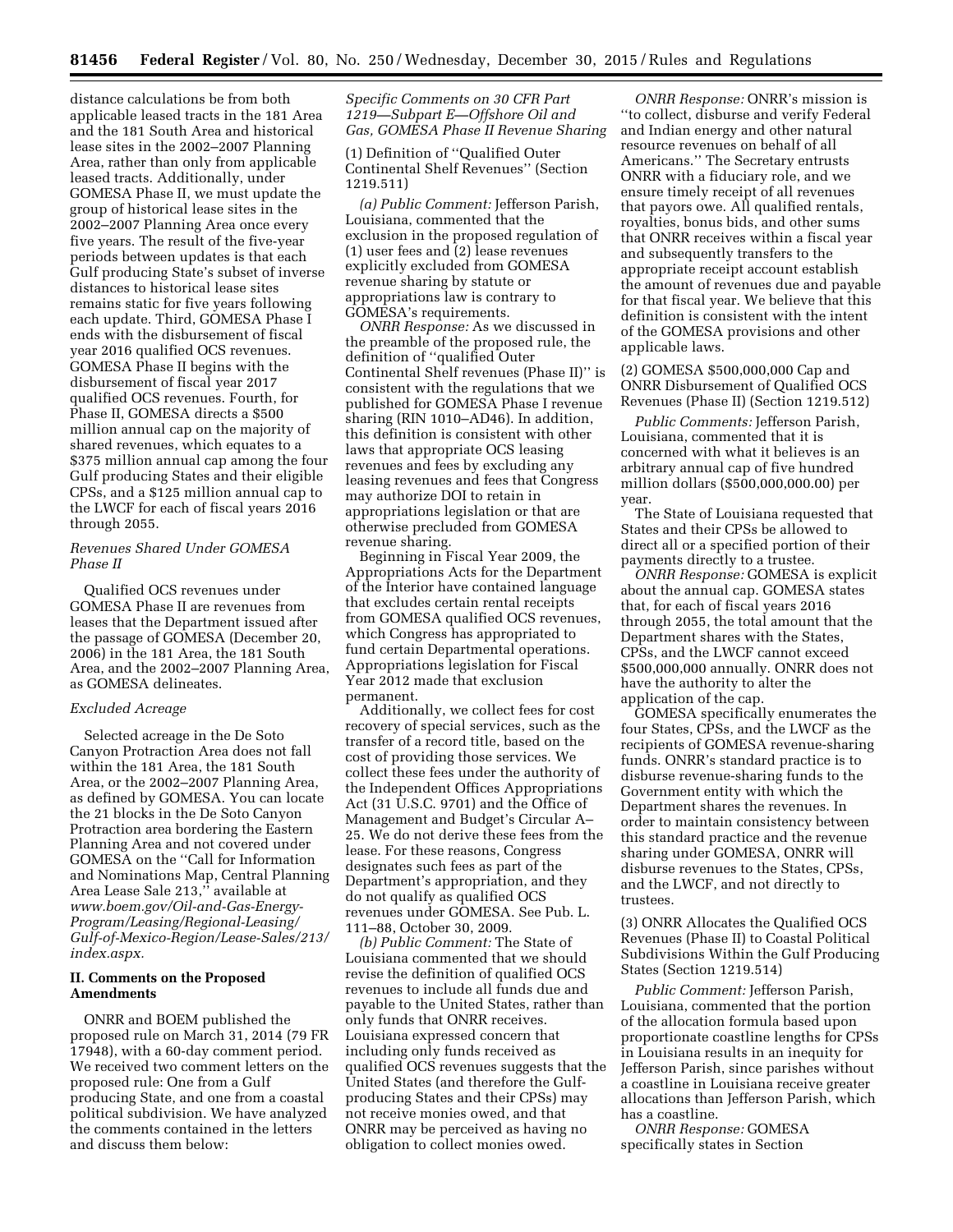105(b)(3)(B) that allocations to coastal political subdivisions will be made in accordance with paragraphs (B), (C), and (E) of section 31(b)(4) of the OCSLA. Paragraph (B) specifies that 25 percent of the allocation be based on the number of miles of coastline a CPS has in proportion to the total number of miles of coastline of all CPSs within each State. For the State of Louisiana, paragraph (C) specifies a proxy coastline length for CPSs without a coastline. GOMESA does not provide an option to adjust the coastline length of any CPSs in Louisiana that have a coastline shorter than the proxy coastline length. Although Jefferson Parish does receive a smaller portion of revenues relative to CPSs without a coastline, GOMESA does not provide the Department with the authority to address this issue without a legislative change.

(4) ONRR Disbursement of Funds to Gulf Producing States and Eligible Coastal Political Subdivisions (Section 1219.516)

*Public Comment:* The State of Louisiana commented that we should make the disbursement of allocated funds as quickly as practicable, but not later than March 31st of the year following the fiscal year of qualified OCS revenues.

*ONRR Response:* ONRR intends to disburse funds as quickly as practicable, but we cannot guarantee that we will do so before March 31st of the following fiscal year. GOMESA requires that ONRR disburse funds within the following fiscal year—or by September 30th. ONRR's intent is to make the disbursements as soon as possible, but the disbursements may depend on factors outside of ONRR's authority. ONRR has modified the final rule to include language that states that we will disburse as soon as authorized and practicable each year.

This final rule also makes nonsubstantive technical or clarifying changes to the proposed rule. In the interim, between development of the proposed rule and the final rule, we made a technical update in § 1219.102 due to the United States Department of the Treasury disbursing monies only by Electronic Funds Transfer (EFT).

#### **III. Procedural Matters**

## *Regulatory Planning and Review (Executive Orders 12866 and 13563)*

Executive Order (E.O.) 12866 provides that the Office of Information and Regulatory Affairs (OIRA) of the Office of Management and Budget (OMB) will review all significant rulemakings.

OIRA determined that this rule is not significant.

Executive Order 13563 reaffirms the principles of E.O. 12866, while calling for improvements in the Nation's regulatory system to promote predictability; to reduce uncertainty; and to use the best, most innovative, and least burdensome tools for achieving regulatory ends. E.O. 13563 directs agencies to consider regulatory approaches that reduce burdens and maintain flexibility and freedom of choice for the public where these approaches are relevant, feasible, and consistent with regulatory objectives. E.O. 13563 emphasizes further that regulations must be based on the best available science and that the rulemaking process must allow for public participation and an open exchange of ideas. We have developed this rule in a manner consistent with these requirements.

### *Regulatory Flexibility Act*

DOI certifies that this rule will not have a significant economic effect on a substantial number of small entities under the Regulatory Flexibility Act (5 U.S.C. 601 *et seq.*). This rule specifies the formulas and methodologies for distributing DOI-collected shared revenues to the qualified Gulf producing States, their CPSs, and the LWCF. This rule has no effect on the amount of royalties, rents, or bonuses that lessees, operators, or payors owe, regardless of size and, consequently, does not have a significant economic effect on offshore lessees or operators, including those classified as small businesses. Small entities may be the beneficiaries of contracts that GOMESA revenues fund and that Gulf producing States or CPSs manage for coastal protection, conservation, or restoration services, but that is solely at the local government entity's discretion rather than the Federal Government's discretion. It is not possible to estimate GOMESA's ultimate effect on small entities since, under the statute, States and CPSs will be the entities disbursing the shared revenues for one or more of the five GOMESA-authorized uses.

### *Small Business Regulatory Enforcement Fairness Act*

This rulemaking is not a major rule under 5 U.S.C. 801 *et seq.* of the Small Business Regulatory Enforcement Fairness Act. This rule:

(a) Does not have an annual effect on the economy of \$100 million or more. This rule's provisions specify how we will allocate qualified OCS revenues to States and CPSs during the second phase of GOMESA revenue sharing.

This rule has no effect on the amount of royalties, rents, or bonuses that lessees, operators, or payors owe, regardless of size and, consequently, does not have a significant adverse economic effect on offshore lessees or operators, including those classified as small businesses. The Gulf producing States and CPS recipients of the revenues will likely fund contracts that will benefit the local economies, small entities, and the environment. We believe that these annual effects will be less than \$100 million.

(b) Does not cause a major increase in costs or prices for consumers, individual industries, Federal, State, local government agencies, or geographic regions.

(c) Does not have significant adverse effects on competition, employment, investment, productivity, innovation, or the ability of United States-based enterprises to compete with foreignbased enterprises. We project that the effects, if any, of distributing revenues to the States and CPSs, will be beneficial.

# *Unfunded Mandates Reform Act*

This rule does not impose an unfunded mandate on State, local, or Tribal governments or the private sector of more than \$100 million per year. This rule does not have a significant or unique effect on State, local, or Tribal governments or the private sector. We are not required to provide a statement containing the information that the Unfunded Mandates Reform Act (2 U.S.C. 1501 *et seq.*) requires because this rule is not a mandate. This rule merely provides the formulas and methods to implement an allocation of revenue to certain States and eligible CPSs, as Congress directed.

#### *Takings (E.O. 12630)*

Under the criteria in section 2 of E.O. 12630, this rule does not have significant takings implications. This rule will not be a governmental action capable of interference with constitutionally protected property rights. This rule does not require a Takings Implication Assessment.

#### *Federalism (E.O. 13132)*

Under the criteria in section 1 of E.O. 13132, this rule does not have sufficient federalism implications to warrant the preparation of a Federalism summary impact statement. This rule does not substantially and directly affect the relationship between the Federal and State governments. To the extent that State and local governments have a role in OCS activities, this rule does not affect that role.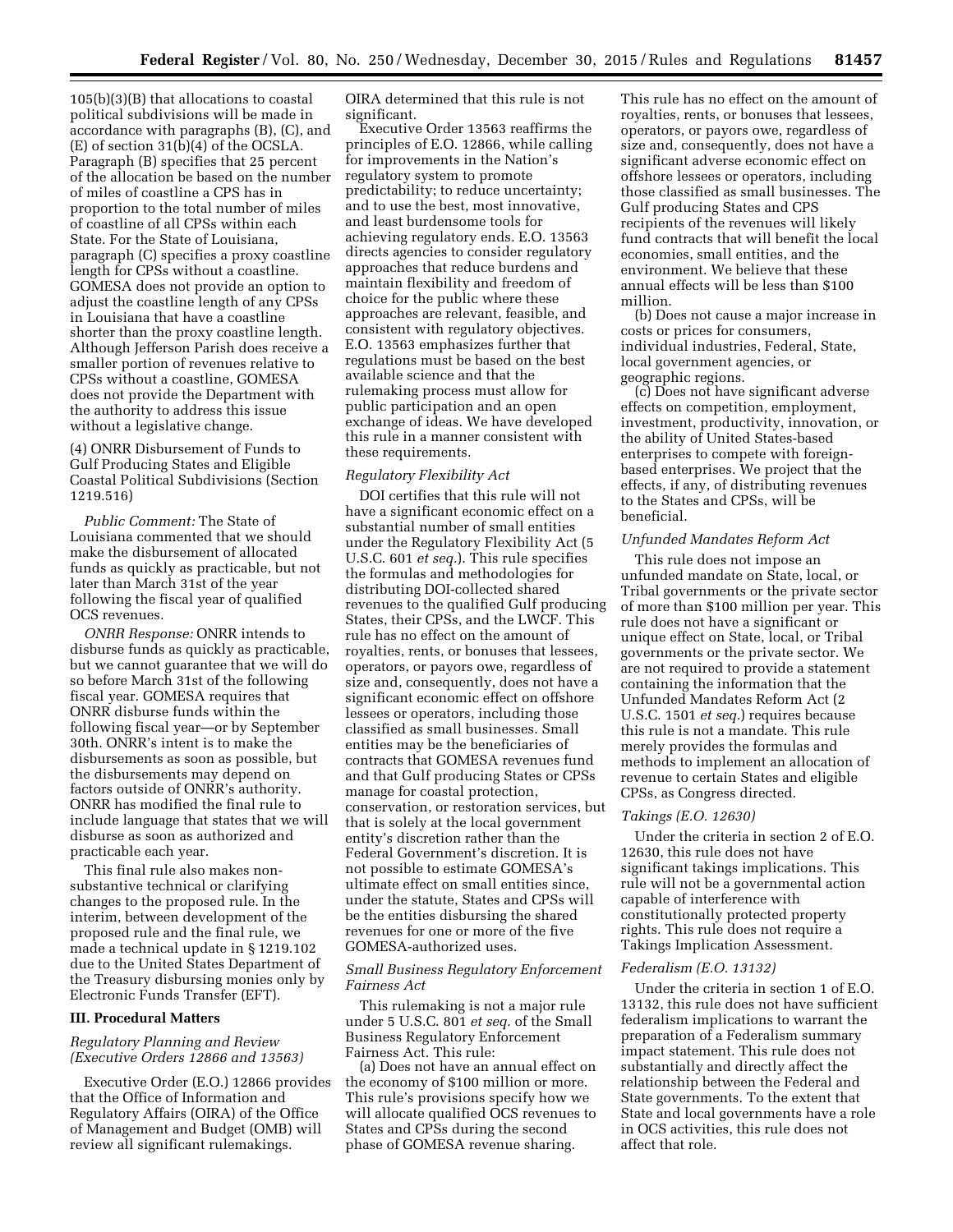# *Civil Justice Reform (E.O. 12988)*

This rule complies with the requirements of E.O. 12988. Specifically, this rule:

a. Meets the criteria of section 3(a), which requires that all regulations undergo review to eliminate errors and ambiguity and are written to minimize litigation.

b. Meets the criteria of section 3(b)(2), which requires that we write regulations in clear language using clear legal standards.

# *Consultation With Indian Tribes (E.O. 13175)*

The Department of the Interior strives to strengthen its government-togovernment relationship with Indian Tribes through a commitment to consultation with Indian Tribes and recognition of their right to selfgovernance and Tribal sovereignty. Under the Department's consultation policy and the criteria in E.O. 13175, we have evaluated this rule and determined that it has no substantial direct effects on Federally recognized Indian Tribes.

### *Paperwork Reduction Act*

This rule:

(1) Does not contain any information collection requirements.

(2) Does not require a submission under the Paperwork Reduction Act of 1995 (44 U.S.C. 3501 *et seq.*).

### *National Environmental Policy Act*

This rule does not constitute a major Federal action significantly affecting the quality of the human environment. We are not required to provide a detailed statement under the National Environmental Policy Act of 1969 (NEPA) because this rule qualifies for categorical exclusion under 43 CFR 46.210(c) and (i) and the DOI Departmental Manual, part 516, section 15.4.D: ''*(c) Routine financial transactions including such things as . . . audits, fees, bonds, and royalties . . . (i) Policies, directives, regulations, and guidelines: That are of an administrative, financial, legal, technical, or procedural nature.*'' We have also determined that this rule is not involved in any of the extraordinary circumstances listed in 43 CFR 46.215 that require further analysis under NEPA. This rule does not alter, in any material way, natural resources exploration, production, or transportation.

## *Effects on the Energy Supply (E.O. 13211)*

This rule is not a significant energy action under the definition in E.O.

13211. A Statement of Energy Effects is not required.

# **List of Subjects**

# *30 CFR Part 519*

Government contracts, Mineral royalties, Oil and gas exploration, Public lands—mineral resources.

# *30 CFR Part 1219*

Government contracts, Mineral royalties, Oil and gas exploration, Public lands—mineral resources.

# **Janice M. Schneider,**

*Assistant Secretary—Land and Minerals Management.* 

### **Kristen J. Sarri,**

*Principal Deputy Assistant Secretary—Policy, Management and Budget.* 

## **Authority and Issuance**

For the reasons stated in the preamble, under the authority provided by the Reorganization Plan No. 3 of 1950 (64 Stat. 1262) and Secretarial Order Nos. 3299, 3302, and 3306, the Department of the Interior amends part 519 of title 30 CFR chapter V and part 1219 of 30 CFR chapter XII as follows:

#### **Chapter V—Bureau of Ocean Energy Management, Department of the Interior**

#### **Subchapter A—Minerals Revenue Management**

# **PART 519 [REMOVED AND RESERVED]**

■ 1. Remove and reserve part 519

**Chapter XII—Office of Natural Resources Revenue, Department of the Interior** 

#### **Subchapter A—Natural Resources Revenue**

■ 2. Revise part 1219 to read as follows:

# **PART 1219—DISTRIBUTION AND DISBURSEMENT OF ROYALTIES, RENTALS, AND BONUSES**

#### **Subpart A—[Reserved]**

#### **Subpart B—[Reserved]**

# **Subpart C—Oil and Gas, Onshore**

Sec.

- 1219.100 What is ONRR's timing of payment to the States?
- 1219.101 What receipts are subject to an interest charge?
- 1219.102 What is ONRR's method of payment to the States?
- 1219.103 How will ONRR manage payments to Indian accounts?
- 1219.104 What are Explanation of Payments to the States and Indian Tribes?
- 1219.105 What definitions apply to this subpart?

### **Subpart D—Oil and Gas, Offshore, GOMESA Phase I Revenue Sharing**

1219.410 What does this subpart contain?

- 1219.411 What definitions apply to this subpart?
- 1219.412 How will ONRR divide the qualified OCS revenues (Phase I)?
- 1219.413 How will ONRR determine each Gulf producing State's share of the qualified OCS revenues (Phase I) from leases in the 181 Area in the Eastern Planning Area and the 181 South Area?
- 1219.414 How will ONRR allocate the qualified OCS revenues (Phase I) to coastal political subdivisions within the Gulf producing States?
- 1219.415 How will ONRR allocate qualified OCS revenues (Phase I) to the coastal political subdivisions if, during any fiscal year, there are no applicable leased tracts in the 181 Area in the Eastern Gulf of Mexico Planning Area?
- 1219.416 When will ONRR disburse funds to Gulf producing States and eligible coastal political subdivisions?

#### **Subpart E—Oil and Gas, Offshore, GOMESA Phase II Revenue Sharing**

- 1219.510 What does this subpart contain?
- 1219.511 What definitions apply to this subpart?
- 1219.512 How will ONRR divide the qualified OCS revenues (Phase II)?
- 1219.513 How will ONRR determine each Gulf producing State's share of the qualified OCS revenues (Phase II) from leases in the 181 Area, the 181 South Area, and the 2002–2007 Planning Area?
- 1219.514 How will ONRR allocate the qualified OCS revenues (Phase II) to coastal political subdivisions within the Gulf producing States?
- 1219.515 How will ONRR update the group of ''historical lease sites'' and ''applicable leased tracts (Phase II)'' used for determining the allocation of shared revenues?
- 1219.516 When will ONRR disburse funds to Gulf producing States and eligible coastal political subdivisions?

**Authority:** Section 104, Pub. L. 97–451, 96 Stat. 2451 (30 U.S.C. 1714), Pub. L. 109–432, Div. C, Title I, 120 Stat. 3000.

### **Subpart A—[Reserved]**

#### **Subpart B—[Reserved]**

#### **Subpart C—Oil and Gas, Onshore**

### **§ 1219.100 What is ONRR's timing of payment to the States?**

ONRR will pay a State's share of mineral leasing revenues to the State not later than the last business day of the month in which the U.S. Treasury issues a warrant authorizing the disbursement, except for any portion of such revenues which is under challenge and placed in a suspense account pending resolution of a dispute.

#### **§ 1219.101 What receipts are subject to an interest charge?**

(a) Subject to the availability of appropriations, the Office of Natural Resources Revenue (ONRR) will pay the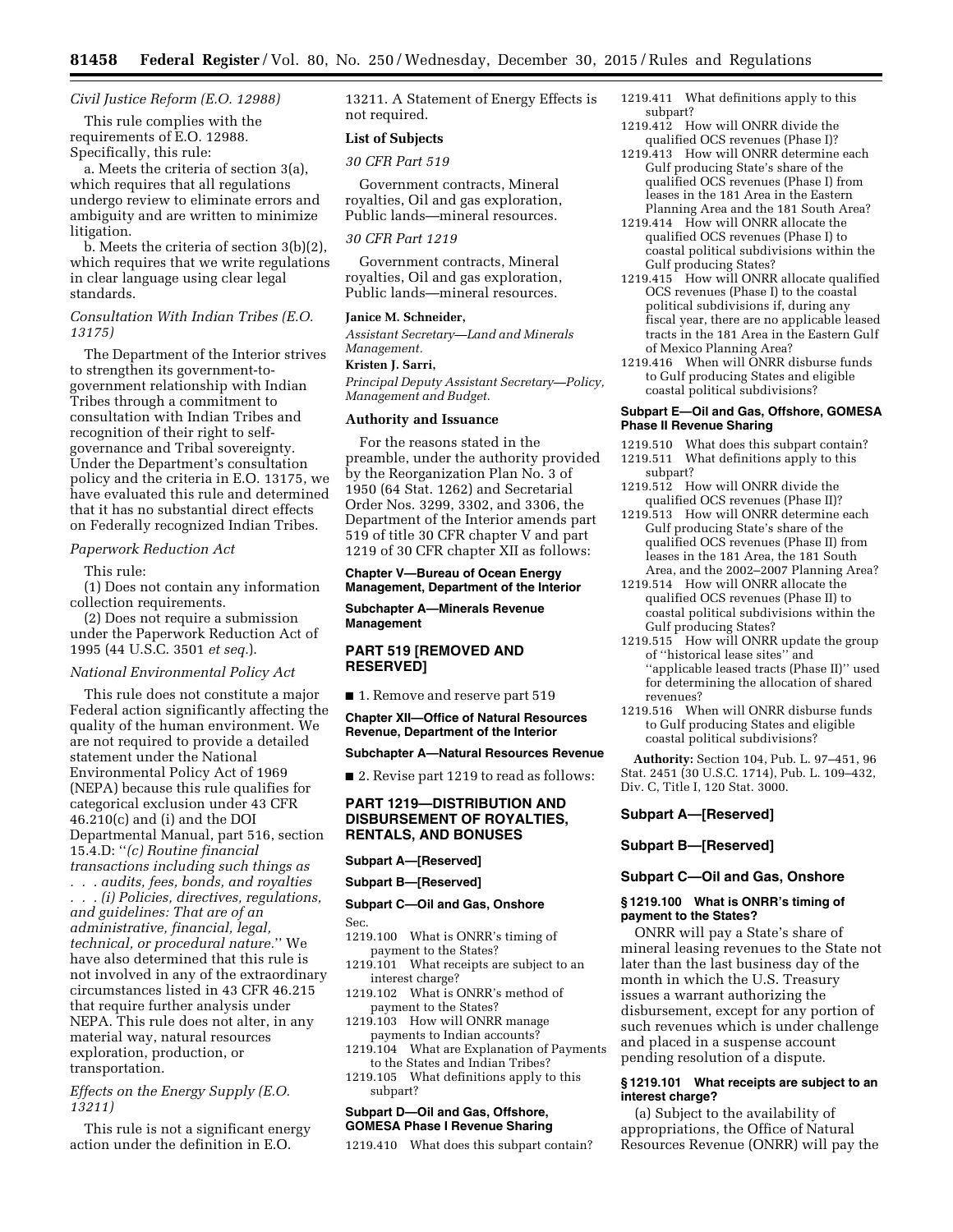State its proportionate share of any interest charge for royalty and related monies that are placed in a suspense account pending resolution of any matters that may disallow distribution and disbursement. Such monies not disbursed by the last business day of the month following receipt by ONRR will accrue interest until paid.

(b) Upon resolution of any matters that may disallow distribution and disbursement, ONRR will disburse the suspended monies found due in paragraph (a) of this section, plus interest, to the State, under the provisions of § 1219.100.

(c) ONRR will apply paragraph (a) of this section to revenues that ONRR cannot disburse to the State because the payor/lessee provided to ONRR incorrect, inadequate, or incomplete information, which prevented ONRR from identifying the proper recipient of the payment.

#### **§ 1219.102 What is ONRR's method of payment to the States?**

ONRR will disburse monies to a State by Electronic Funds Transfer (EFT).

### **§ 1219.103 How will ONRR manage payments to Indian accounts?**

ONRR will transfer mineral revenues received from Indian leases to the appropriate Indian accounts that the Bureau of Indian Affairs (BIA) manages for allotted and Tribal revenues. These accounts are specifically designated Treasury accounts. ONRR will transfer these revenues to the Indian accounts at the earliest practicable date after such funds are received, but in no case later than the last business day of the month in which ONRR receives these revenues.

# **§ 1219.104 What are Explanation of Payments to the States and Indian Tribes?**

(a) ONRR will describe the payments to States and BIA, on behalf of Indian Tribes or Indian allottees, discussed in this part, in ONRR-prepared Explanation of Payment reports. ONRR will prepare these reports at the lease level and will include a description of the type of payment made, the period covered by the payment, the source of the payment, sales amounts upon which the payment is based, the royalty rate, and the unit value. If any State or Indian Tribe needs additional information pertaining to mineral revenue payments, the State or Tribe may request this information from ONRR.

(b) ONRR will provide these reports to:

(1) States, not later than the 10th day of the month following the month in which ONRR disburses the State's share of royalties and related monies.

(2) BIA, on behalf of Tribes and Indian allottees, not later than the 10th day of the month following the month in which ONRR disburses the funds.

(c) ONRR will not include in these reports revenues that we cannot distribute to States, Tribes, or Indian allottees because the payor/lessee provided incorrect, inadequate, or incomplete information about the proper recipient of the payment, until the payor/lessee has submitted to ONRR the missing information.

#### **§ 1219.105 What definitions apply to this subpart?**

Terms that ONRR uses in this subpart will have the same meaning as in 30 U.S.C. 1702.

# **Subpart D—Oil and Gas, Offshore, GOMESA Phase I Revenue Sharing**

#### **§ 1219.410 What does this subpart contain?**

(a) The Gulf of Mexico Energy Security Act of 2006 (GOMESA) directs the Secretary of the Interior to disburse a portion of the rentals, royalties, bonus bids, and other sums derived from certain Outer Continental Shelf (OCS) leases in the Gulf of Mexico (GOM) to the States of Alabama, Louisiana, Mississippi, and Texas (collectively identified as the Gulf producing States); to eligible coastal political subdivisions (CPSs) within those States; and to the Land and Water Conservation Fund (LWCF). Shared GOMESA revenues are reserved for the following purposes:

(1) Projects and activities for the purpose of coastal protection, including conservation, coastal restoration, hurricane protection, and infrastructure directly affected by coastal wetland losses;

(2) Mitigation of damage to fish, wildlife, or natural resources;

(3) Implementation of a federallyapproved marine, coastal, or comprehensive conservation management plan;

(4) Mitigation of the impact of OCS activities through the funding of onshore infrastructure projects; and

(5) Planning assistance and administrative costs not-to-exceed 3 percent of the amounts received.

(b) This subpart sets forth the formula and methodology ONRR uses to determine the amount of revenues allocated and disbursed to each Gulf producing State and each eligible CPS for each of fiscal years 2007 through 2016. Leasing revenues disbursed under this subpart originate from leases issued on or after December 20, 2006, in the 181 Area in the Eastern Planning Area and the 181 South Area, subject to

restrictions identified in GOMESA. We collectively refer to the revenue sharing from these areas for these fiscal years as GOMESA Phase I revenue sharing. For questions related to the revenue-sharing provisions in this subpart, please contact: Program Manager, Financial Management, Office of Natural Resources Revenue, P.O. Box 25165, Denver Federal Center, Building 85, Denver, CO 80225–0165.

#### **§ 1219.411 What definitions apply to this subpart?**

For purposes of this subpart: *181 Area* means the area identified in map 15, page 58, of the ''Proposed Final Outer Continental Shelf Oil and Gas Leasing Program for 1997–2002,'' dated August 1996, excluding the area offered in OCS Lease Sale 181, held on December 5, 2001.

*181 Area in the Eastern Planning Area*  is comprised of the area of overlap of the two geographic areas defined as the ''181 Area'' and the ''Eastern Planning Area.''

*181 South Area* means any area— (1) Located:

(i) South of the 181 Area;

(ii) West of the Military Mission Line; and

(iii) In the Central Planning Area; (2) Excluded from the ''Proposed Final Outer Continental Shelf Oil and Gas Leasing Program for 1997–2002,'' dated August 1996, of the Bureau of Ocean Energy Management; and

(3) Included in the areas considered for oil and gas leasing, as identified in map 8, page 84, of the document entitled, ''Revised Outer Continental Shelf Oil and Gas Leasing Program 2007–2012,'' approved December 2010.

*Applicable leased tract (Phase I)*  means a tract that is subject to a lease under section 8 of the Outer Continental Shelf Lands Act (OCSLA), 43 U.S.C. 1337, for the purpose of drilling for, developing, and producing oil or natural gas resources, issued on or after December 20, 2006, and located fully or partially in either the 181 Area in the Eastern Planning Area or in the 181 South Area.

*Central Planning Area* means the Central Gulf of Mexico Planning Area of the Outer Continental Shelf, as designated in the document entitled, ''Revised Outer Continental Shelf Oil and Gas Leasing Program 2007–2012,'' approved December 2010.

*Coastal political subdivision* means a political subdivision of a Gulf producing State, any part of which is:

(1) Within the coastal zone (as defined in section 304 of the Coastal Zone Management Act of 1972 (16 U.S.C. 1453)) of the Gulf producing State as of December 20, 2006; and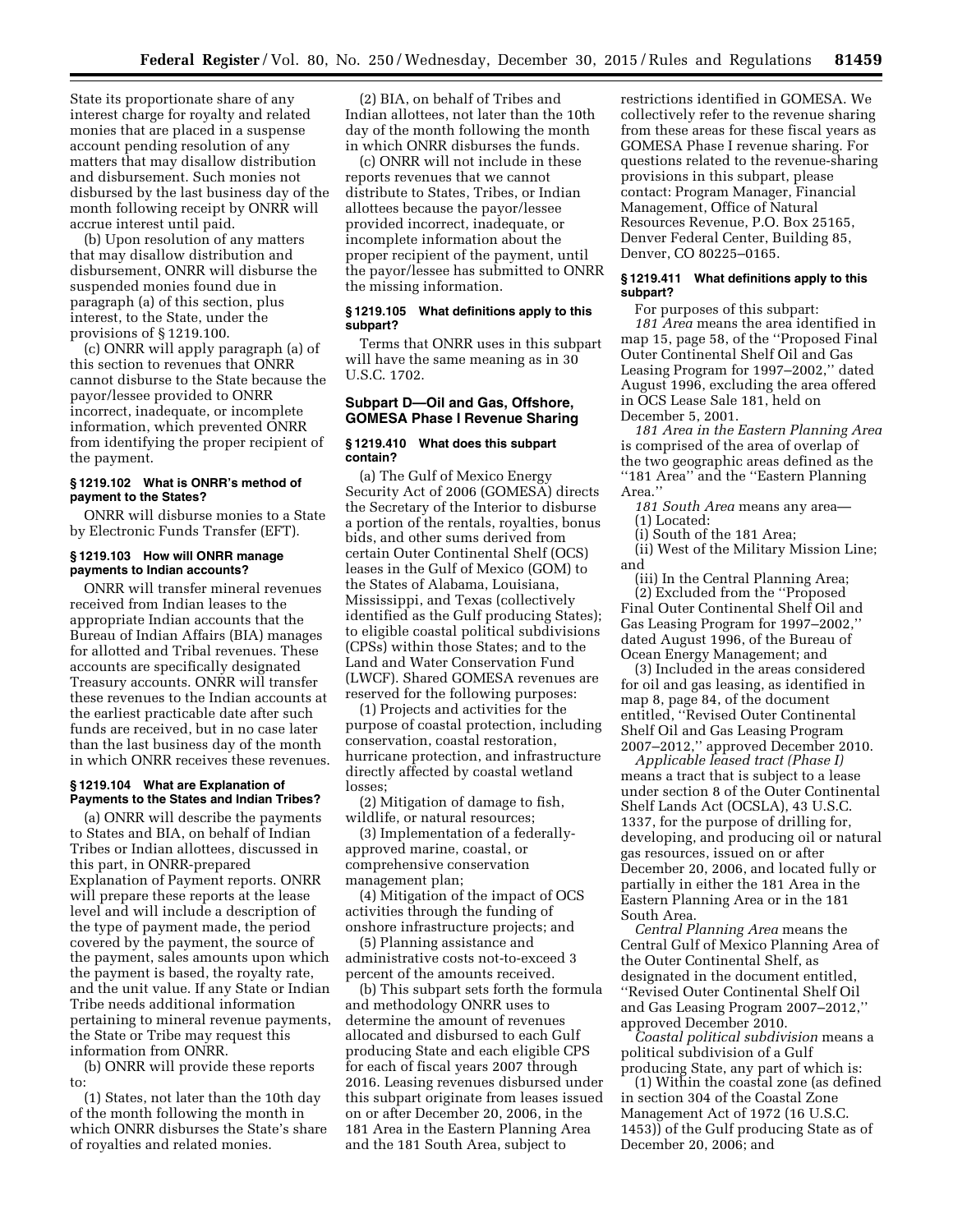(2) Not more than 200 nautical miles from the geographic center of any leased tract.

*Coastline* means the line of ordinary low water along that portion of the coast which is in direct contact with the open sea and the line marking the seaward limit of inland waters. This is the same definition used in section 2 of the Submerged Lands Act (43 U.S.C. 1301).

*Distance* means the minimum great circle distance.

*Eastern Planning Area* means the Eastern Gulf of Mexico Planning Area of the Outer Continental Shelf, as designated in the document entitled, ''Revised Outer Continental Shelf Oil and Gas Leasing Program 2007–2012,'' approved December 2010.

*Gulf producing State* means each of the States of Alabama, Louisiana, Mississippi, and Texas.

*Leased tract* means any tract that is subject to a lease under section 6 or 8 of the Outer Continental Shelf Lands Act for the purpose of drilling for, developing, and producing oil or natural gas resources.

*Military Mission Line* means the north-south line at 86°41′ W. longitude. *Qualified OCS revenues (Phase I)* 

*means*—

(1) In the case of each of the fiscal years 2007 through 2016, all rentals, royalties, bonus bids, and other sums received by the United States from leases issued on or after December 20, 2006, located:

(i) In the 181 Area in the Eastern Planning Area.

(ii) In the 181 South Area.

(2) For applicable leased tracts intersected by the planning area administrative boundary line (*e.g.,*  separating the GOM Central Planning Area from the Eastern Planning Area), only the percent of revenues equivalent to the percent of surface acreage in the 181 Area in the Eastern Planning Area will be considered qualified OCS revenues *(Phase I).* 

(3) Exclusions from the term qualified OCS revenues *(Phase I)* are:

(i) Revenues from the forfeiture of a bond or other surety securing obligations other than royalties;

(ii) Civil penalties;

(iii) Royalties ''taken by the Secretary in-kind and not sold.'' (Pub. L. 109–432, Dec. 20, 2006);

(iv) Revenues generated from leases subject to section 8(g) of the Outer Continental Shelf Lands Act (43 U.S.C. 1337(g));

(v) User fees; and

(vi) Lease revenues explicitly excluded from GOMESA revenue sharing by statute or appropriations law.

### **§ 1219.412 How will ONRR divide the qualified OCS revenues (Phase I)?**

For each of the fiscal years 2007 through 2016, the Secretary of the Treasury will deposit 50 percent of the qualified OCS revenues (Phase I) into a special U.S. Treasury account, from which ONRR will disburse 75 percent to the Gulf producing States and 25 percent to the Land and Water Conservation Fund (LWCF). Of the revenues disbursed to a Gulf producing State, we will disburse 20 percent directly to the CPSs within that State. Each Gulf producing State will receive at least 10 percent of the qualified OCS revenues (Phase I) available for allocation to the Gulf producing States each fiscal year. The following table summarizes the resulting revenue shares (adding to 100 percent):

# REVENUE DISTRIBUTION OF QUALIFIED OCS REVENUES UNDER GOMESA PHASE I

| Recipient of qualified OCS<br>revenues                          | Percentage of<br>qualified OCS<br>revenues |
|-----------------------------------------------------------------|--------------------------------------------|
| U.S. Treasury (General<br>Fund)<br>Land and Water Conserva-     | 50                                         |
| tion Fund<br>Gulf Producing States                              | 12.5<br>30                                 |
| <b>Gulf Producing State Coast-</b><br>al Political Subdivisions | 75                                         |

#### **§ 1219.413 How will ONRR determine each Gulf producing State's share of the qualified OCS revenues (Phase I) from leases in the 181 Area in the Eastern Planning Area and the 181 South Area?**

(a) ONRR will determine the great circle distance between:

(1) The geographic center of each applicable leased tract (Phase I); and

(2) The point on the coastline of each Gulf producing State that is closest to the geographic center of each applicable leased tract (Phase I).

(b) Based on these distances, we will calculate the qualified OCS revenues (Phase I) to disburse to each Gulf producing State as follows:

(1) For each Gulf producing State, we will calculate and total, over all applicable leased tracts (Phase I), the mathematical inverses of the distances between the points on the State's coastline that are closest to the geographic centers of the applicable leased tracts (Phase I), and the geographic centers of the applicable leased tracts (Phase I). For applicable leased tracts intersected by the planning area administrative boundary line, we will use the geographic center of the entire lease for the inverse distance determination.

(2) For each Gulf producing State, we will divide the sum of each State's inverse distances from all applicable leased tracts (Phase I) calculated under paragraph (1), by the sum of the inverse distances from all applicable leased tracts (Phase I) across all four Gulf producing States. In the formulas below, *IAL*, *ILA*, *IMS*, and *ITX* represent the sum of the inverses of the shortest distances between Alabama, Louisiana, Mississippi, and Texas and all applicable leased tracts (Phase I), respectively. We will multiply the result by the amount of shareable, qualified OCS revenues (Phase I).

- Alabama Share =  $(I_{AL} \div (I_{AL} + I_{LA} + I_{MS}))$ + *ITX*)) × qualified OCS revenues (Phase I)
- Louisiana Share =  $(I_{LA} \div (I_{AL} + I_{LA} + I_{MS}))$ + *ITX*)) × qualified OCS revenues (Phase I)
- Mississippi Share =  $(I_{MS} \div (I_{AL} + I_{LA} + I_{LA}))$  $I_{MS} + I_{TX}$ ) × qualified OCS revenues (Phase I)
- Texas Share =  $(I_{TX} \div (I_{AL} + I_{LA} + I_{MS} + I_{MS}))$  $I_{TX}$ )  $\times$  qualified OCS revenues (Phase I)

(3) If, in any fiscal year, this calculation results in less than a 10 percent allocation of the qualified OCS revenues (Phase I) to any Gulf producing State, we will recalculate the distribution. We will allocate 10 percent of the qualified OCS revenues (Phase I) to the affected State and recalculate the other States' shares of the remaining qualified OCS revenues (Phase I), omitting from the calculation the State receiving the 10-percent minimum share.

### **§ 1219.414 How will ONRR allocate the qualified OCS revenues (Phase I) to coastal political subdivisions within the Gulf producing States?**

(a) Of the qualified OCS revenues (Phase I) allocated to a Gulf producing State's CPSs, ONRR will allocate 25 percent based on the proportion that each CPS's population bears to the population of all CPSs in the State.

(b) Of the qualified OCS revenues (Phase I) allocated to a Gulf producing State's CPSs, we will allocate 25 percent based on the proportion that each CPS's miles of coastline bears to the total miles of coastline across all CPSs in the State. However, for the State of Louisiana, we will deem CPSs without a coastline to each have a coastline onethird the average length of the coastline of all CPSs within Louisiana that have a coastline.

(c)(1) Of the qualified OCS revenues (Phase I) allocated to a Gulf producing State's CPSs, we will allocate 50 percent in amounts that are inversely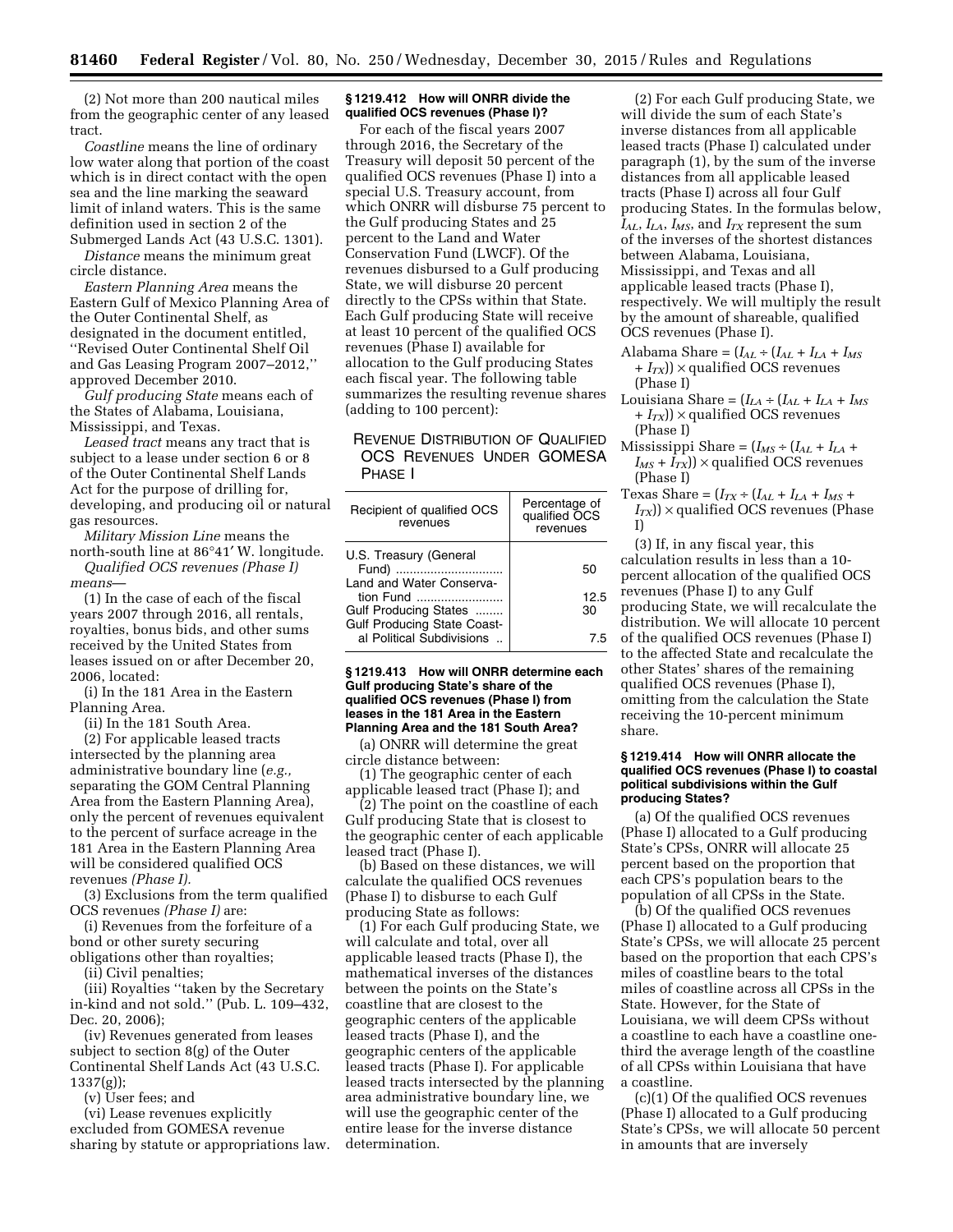proportional to the respective distances between:

(i) The point in each CPS that is closest to the geographic center of each applicable leased tract (Phase I); and (ii) The geographic center of each

applicable leased tract (Phase I).

(2) However, we will exclude distances to an applicable leased tract (Phase I) from this calculation if any portion of the tract is located in a geographic area that was subject to a leasing moratorium on January 1, 2005, unless the leased tract was in production on that date.

#### **§ 1219.415 How will ONRR allocate qualified OCS revenues (Phase I) to the coastal political subdivisions if, during any fiscal year, there are no applicable leased tracts in the 181 Area in the Eastern Gulf of Mexico Planning Area?**

If, during any fiscal year, there are no applicable leased tracts in the 181 Area in the Eastern Gulf of Mexico Planning Area, ONRR will allocate revenues to the CPSs in accordance with the following criteria:

(a) Of the qualified OCS revenues (Phase I) allocated to a Gulf producing State's CPSs, we will allocate 50 percent based on the proportion that each CPS's population bears to the population of all CPSs in the State.

(b) Of the qualified OCS revenues (Phase I) allocated to a Gulf producing State's CPSs, we will allocate 50 percent based on the proportion that each CPS's miles of coastline bears to the total miles of coastline across all CPSs within the State. However, for the State of Louisiana, we will deem CPSs without a coastline to each have a coastline onethird the average length of the coastline of all CPSs within Louisiana that have a coastline.

### **§ 1219.416 When will ONRR disburse funds to Gulf producing States and coastal political subdivisions?**

ONRR will disburse GOMESA revenues as soon as authorized and practicable within the fiscal year following the year that we collect qualified OCS revenues (Phase I).

# **Subpart E—Oil and Gas, Offshore, GOMESA Phase II Revenue Sharing**

#### **§ 1219.510 What does this subpart contain?**

(a) GOMESA directs the Secretary of the Interior to disburse a portion of the rentals, royalties, bonus bids, and other sums derived from certain OCS leases in the GOM to the States of Alabama, Louisiana, Mississippi, and Texas (collectively identified as the Gulf producing States); to eligible CPSs within those States; and to the LWCF.

GOMESA directs the Gulf producing States and CPSs to use the shared revenues for the following purposes:

(1) Projects and activities for the purpose of coastal protection, including conservation, coastal restoration, hurricane protection, and infrastructure directly affected by coastal wetland losses;

(2) Mitigation of damage to fish, wildlife, or natural resources;

(3) Implementation of a federallyapproved marine, coastal, or comprehensive conservation management plan;

(4) Mitigation of the impact of OCS activities through the funding of onshore infrastructure projects; and

(5) Planning assistance and administrative costs not-to-exceed 3 percent of the amounts received.

(b) This subpart sets forth the formula and methodology ONRR will use to determine the amount of revenues allocated and disbursed to each Gulf producing State and each eligible CPS for fiscal year 2017 and each fiscal year thereafter. Leasing revenues disbursed under this subpart (also referred to as GOMESA Phase II) originate from leases issued on or after December 20, 2006, in the 181 Area, the 181 South Area, and the GOM 2002–2007 Planning Area, subject to restrictions and caps identified in GOMESA. For questions related to the revenue-sharing provisions in this subpart, please contact: Program Manager, Financial Management, Office of Natural Resources Revenue, P.O. Box 25165, Denver Federal Center, Building 85, Denver, CO 80225–0165, or at (303) 231–3217.

### **§ 1219.511 What definitions apply to this subpart?**

For purposes of this subpart: *181 Area* is defined at § 1219.411. *181 South Area* is defined at § 1219.411.

*''181 Area in the Central Planning Area''* is comprised of the area of overlap of the two geographic areas defined at § 1219.411 as the ''181 Area'' and the ''Central Planning Area.''

*2002–2007* Planning Area means any area—

(1) Located in—

(i) The Eastern Planning Area, as designated in the ''Proposed Final Outer Continental Shelf Leasing Program 2002–2007,'' dated April 2002;

(ii) The Central Planning Area, as designated in the ''Proposed Final Outer Continental Shelf Leasing Program 2002–2007,'' dated April 2002; or

(iii) The Western Planning Area, as designated in the ''Proposed Final Outer Continental Shelf Leasing Program 2002–2007,'' dated April 2002; and

(2) Not located in—

(i) An area in which no funds may be expended to conduct offshore preleasing, leasing, and related activities under sections 104 through 106 of the Department of the Interior, Environment, and Related Agencies Appropriations Act, 2006 (Pub. L. 109– 54; 119 Stat. 521) (as in effect on August 2, 2005);

(ii) An area withdrawn from leasing under the ''Memorandum on Withdrawal of Certain Areas of the United States Outer Continental Shelf from Leasing Disposition,'' from 34 Weekly Comp. Pres. Doc. 1111, dated June 12, 1998; or

(iii) The 181 Area or 181 South Area. *Applicable leased tract (Phase II)*  means a tract that is subject to a lease under section 8 of the OCSLA, for the purpose of drilling for, developing, and producing oil or natural gas resources, issued on or after December 20, 2006, and located fully or partially in either the 181 Area or the 181 South Area.

*Central Planning Area* is defined at § 1219.411.

*Coastal political subdivision* is defined at § 1219.411.

*Coastline* is defined at § 1219.411. *Distance* is defined at § 1219.411. *Eastern Planning Area* is defined at

§ 1219.411.

*Gulf producing State* is defined at § 1219.411.

*Historical lease site* means any tract in the 2002–2007 Planning Area leased on or after October 1, 1982, under section 8 of the OCSLA, for the purpose of drilling for, developing, and producing oil or natural gas resources.

*Leased tract* is defined at § 1219.411. *Military Mission Line* is defined at § 1219.411.

*Qualified OCS revenues (Phase II)*  means—

(1) In the case of fiscal year 2017 and each fiscal year thereafter, all rentals, royalties, bonus bids, and other sums received by the United States from leases that lessees enter(ed) into on or after December 20, 2006, located:

(i) In the 181 Area;

(ii) In the 181 South Area;

(iii) In the 2002–2007 Planning Area. (2) Exclusions from the term

*''Qualified OCS revenues (Phase II)''* are:

(i) Revenues from the forfeiture of a bond or other surety instrument securing obligations other than royalties;

(ii) Civil penalties;

(iii) Royalties ''taken by the Secretary in-kind and not sold'' (Pub. L. 109–432, Dec 20, 2006);

(iv) Revenues generated from leases subject to section 8(g) of the Outer Continental Shelf Lands Act (43 U.S.C. 1337(g));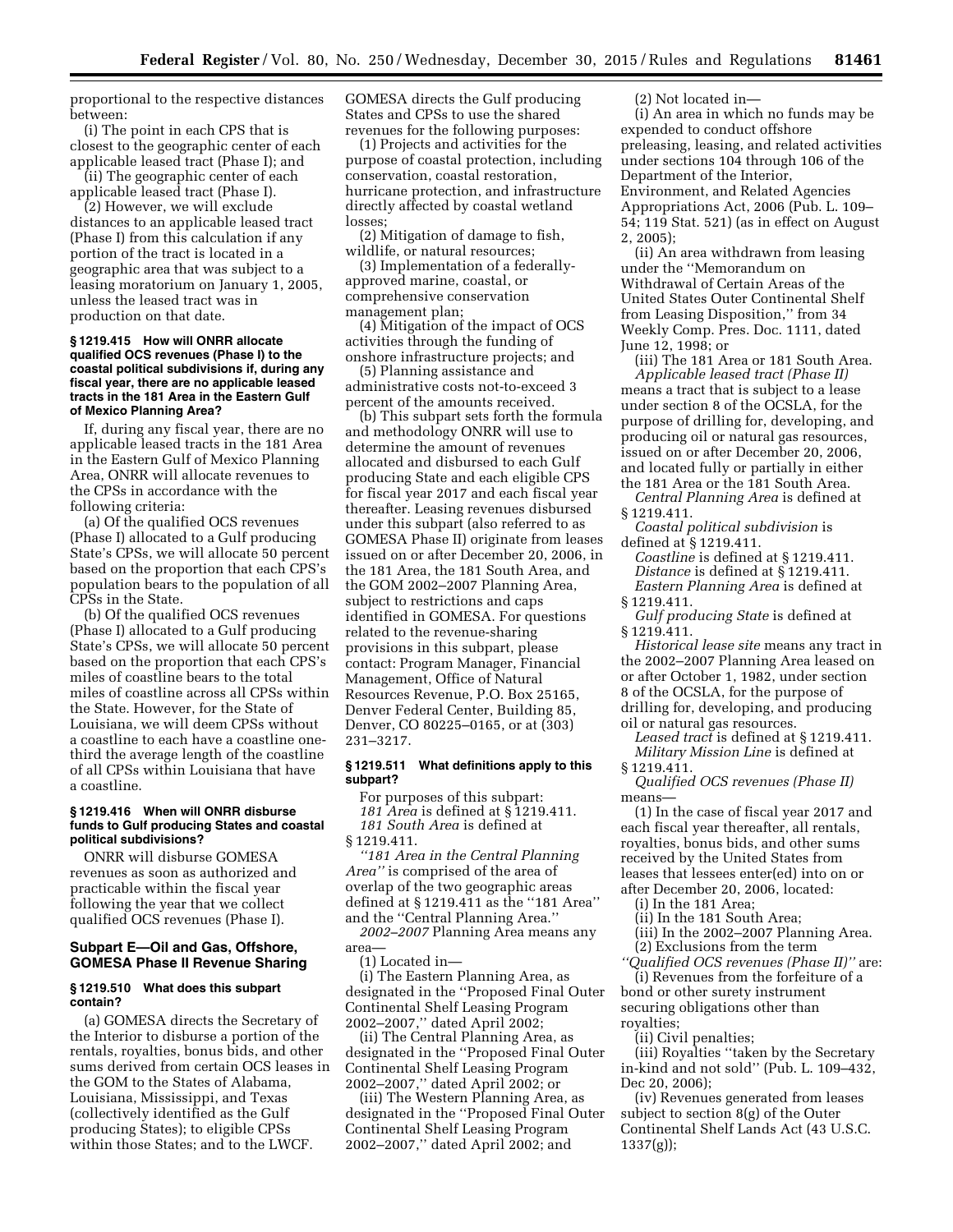(v) User fees; and

(vi) Lease revenues explicitly excluded from GOMESA revenue sharing by statute or appropriations law.

(3) The term *''Qualified OCS revenues (Phase II)''* consists wholly of the two subsets defined as *''Qualified OCS revenues (Phase II—capped)''* and *''Qualified OCS revenues (Phase II uncapped).''* 

(i) *Qualified OCS revenues (Phase II capped)* means, in the case of fiscal year 2017 and each fiscal year thereafter, the subset of qualified OCS revenues (Phase II) received by the United States from leases that lessees enter(ed) into on or after December 20, 2006, located:

(A) In the 181 Area in the Central Planning Area; or

(B) In the 2002–2007 Planning Area.

(ii) *Qualified OCS revenues (Phase II—uncapped)* means, in the case of fiscal year 2017 and each fiscal year thereafter, the subset of qualified OCS revenues (Phase II) received by the United States from leases that lessees enter(ed) into on or after December 20, 2006, located:

(A) In the 181 Area in the Eastern Planning Area, or

(B) In the 181 South Area.

# **§ 1219.512 How will ONRR divide the qualified OCS revenues (Phase II)?**

(a) For fiscal year 2017 and each fiscal year thereafter, the Secretary of the Treasury will deposit 50 percent of the qualified OCS revenues (Phase II uncapped) into a special U.S. Treasury account, from which ONRR will disburse 75 percent to the Gulf producing States and 25 percent to the LWCF. Of the revenues disbursed to a Gulf producing State, we will disburse 20 percent directly to the CPSs within that State. Each Gulf producing State will receive at least 10 percent of the qualified OCS revenues (Phase II uncapped) available for allocation to the Gulf producing States each fiscal year. The following table summarizes the resulting revenue shares (adding to 100 percent):

REVENUE DISTRIBUTION OF QUALIFIED OCS REVENUES (PHASE II—UN-CAPPED) UNDER GOMESA PHASE II

| Recipient of qualified OCS<br>revenues                          | Percentage of<br>qualified OCS<br>revenues |
|-----------------------------------------------------------------|--------------------------------------------|
| U.S. Treasury (General<br>Fund)<br>Land and Water Conserva-     | 50                                         |
| tion Fund                                                       | 12.5                                       |
| Gulf Producing States                                           | 30                                         |
| <b>Gulf Producing State Coast-</b><br>al Political Subdivisions | 75                                         |

(b) For fiscal year 2017 and each fiscal year thereafter, the Secretary of the Treasury will deposit 50 percent of the qualified OCS revenues (Phase II capped) into a special U.S. Treasury account. The total amount of qualified OCS revenues (Phase II—capped) deposited in the special U.S. Treasury account and available for allocation to the Gulf producing States, the CPSs and the LWCF, under this subpart, cannot exceed \$500,000,000 for each of the fiscal years 2017 through 2055. After applying the cap, if applicable, ONRR will disburse 75 percent to the Gulf producing States and 25 percent to the LWCF. Of the revenues disbursed to a Gulf producing State, we will disburse 20 percent directly to the CPSs within that State. Each Gulf producing State will receive at least 10 percent of the qualified OCS revenues (Phase II capped) available for allocation to the Gulf producing States each fiscal year.

#### **§ 1219.513 How will ONRR determine each Gulf producing State's share of the qualified OCS revenues (Phase II) from leases in the 181 Area, the 181 South Area and the 2002–2007 Planning Area?**

(a) ONRR will determine the great circle distance between:

(1) The geographic center of each applicable leased tract (Phase II) or historical lease site; and

(2) The point on the coastline of each Gulf producing State that is closest to the geographic center of each applicable leased tract (Phase II) or historical lease site.

(b) Based on a specific subset of these distances, we will calculate the qualified OCS revenues (Phase II uncapped) to disburse to each Gulf producing State as follows:

(1) For each Gulf producing State, we will calculate and total, over all applicable leased tracts (Phase II) located in the 181 Area in the Eastern Planning Area or the 181 South Area, the mathematical inverses of the distances between the points on the State's coastline that are closest to the geographic centers of the applicable leased tracts (Phase II) located in the 181 Area in the Eastern Planning Area or the 181 South Area, and the geographic centers of the applicable leased tracts (Phase II) located in the 181 Area in the Eastern Planning Area or the 181 South Area.

(2) For each Gulf producing State, we will divide the sum of each State's inverse distances from all applicable leased tracts (Phase II) located in the 181 Area in the Eastern Planning Area or the 181 South Area calculated under paragraph (1), by the sum of the inverse distances from all applicable leased

tracts (Phase II) located in the 181 Area in the Eastern Planning Area or the 181 South Area across all four Gulf producing States. In the formulas below, *IAL*, *ILA*, *IMS*, and *ITX* represent the sum of the inverses of the shortest distances between Alabama, Louisiana, Mississippi, and Texas and all applicable leased tracts (Phase II), respectively. We will multiply the result by the amount of shareable, qualified OCS revenues (Phase II—uncapped).

- Alabama Share =  $(I_{AL} \div (I_{AL} + I_{LA} + I_{MS}))$ + *ITX*)) × qualified OCS revenues (Phase II—uncapped)
- Louisiana Share =  $(I_{LA} \div (I_{AL} + I_{LA} + I_{MS}))$ + *ITX*)) × qualified OCS revenues (Phase II—uncapped)
- $Mississippi Share = (I_{MS} \div (I_{AL} + I_{LA} + I_{MA}))$  $I_{MS} + I_{TX}$ )  $\times$  qualified OCS revenues (Phase II—uncapped)
- Texas Share =  $(I_{TX} \div (I_{AL} + I_{LA} + I_{MS} + I_{MS}))$  $I_{TX}$ ) × qualified OCS revenues (Phase II—uncapped)

(3) If, in any fiscal year, this calculation results in less than a 10 percent allocation of the qualified OCS revenues (Phase II—uncapped) to any Gulf producing State, we will recalculate the distribution. We will allocate 10 percent of the qualified OCS revenues (Phase II—uncapped) to the affected State and recalculate the other States' shares of the remaining qualified OCS revenues (Phase II—uncapped), omitting from the calculation the State receiving the 10-percent minimum share.

(c) Based on a specific subset of these distances, we will calculate the qualified OCS revenues (Phase II capped) to disburse to each Gulf producing State as follows:

(1) For each Gulf producing State, we will calculate and total, over all applicable leased tracts (Phase II) located in the 181 Area in the Central Planning Area and historical lease sites, the mathematical inverses of the distances between the points on the State's coastline that are closest to the geographic centers of the applicable leased tracts (Phase II) located in the 181 Area in the Central Planning Area and historical lease sites, and the geographic centers of the applicable leased tracts (Phase II) located in the 181 Area in the Central Planning Area and historical lease sites.

(2) For each Gulf producing State, we will divide the sum of each State's inverse distances from all applicable leased tracts (Phase II) located in the 181 Area in the Central Planning Area and historical lease sites calculated under paragraph (1), by the sum of the inverse distances from all applicable leased tracts (Phase II) located in the